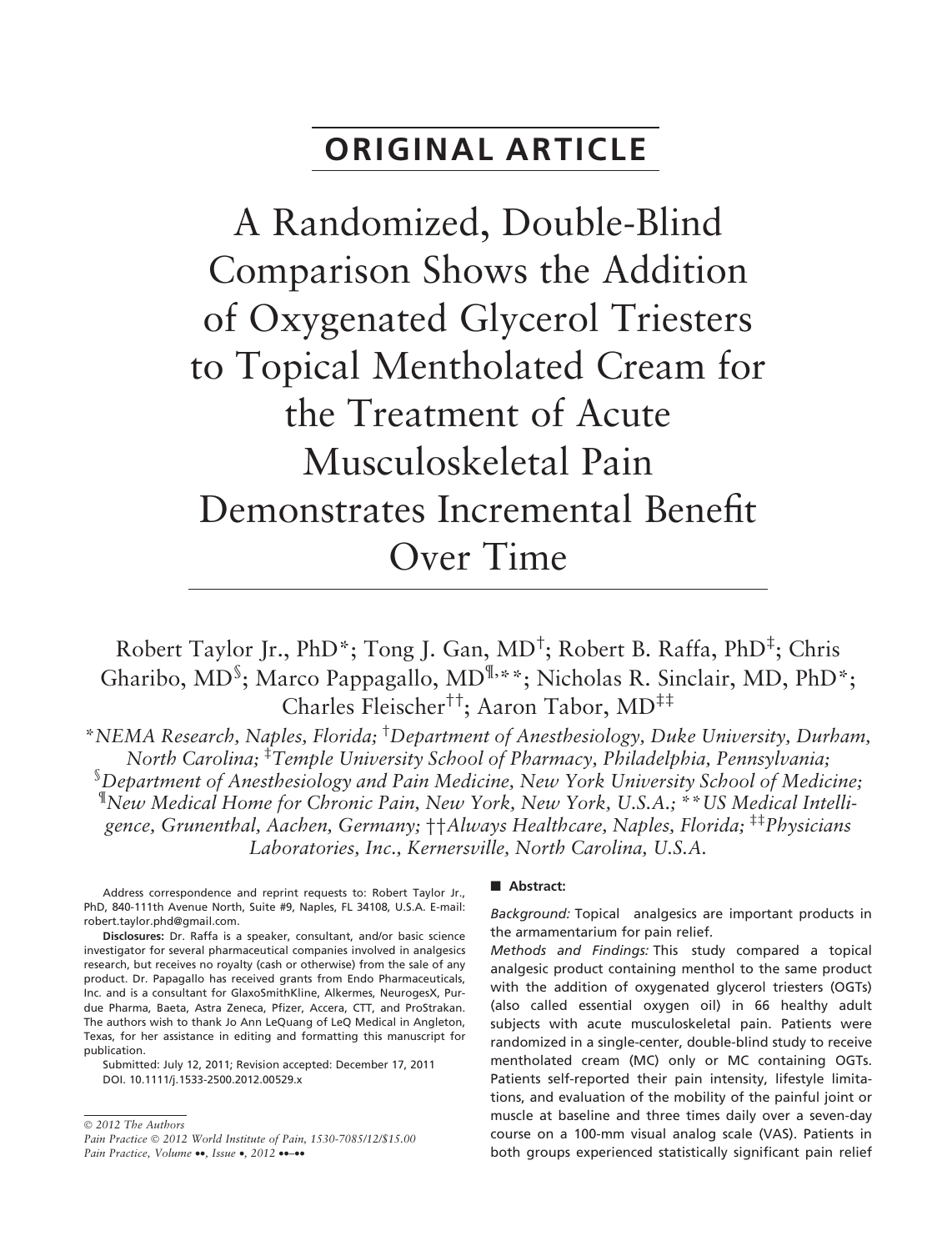on Day 8 over baseline, with the MC plus OGT-treated group reporting statistically significantly greater pain relief than the MC group ( $P = 0.016$ ). In addition, patients treated with the combination product experienced an incremental decrease in pain during each of the 7 days of treatment in addition, and they had lower VAS scores and greater lifestyle and mobility improvements than the MC group. Both products were well tolerated with no serious adverse events reported and no signs of significant skin reactions in either group.

Conclusion: Based on this study, a MC containing OGTs is safe, effective, and provided significantly better pain relief than MC alone. The combination of oxygenated glycerol trimesters and MC provided significant pain relief and offered continued improvement in pain relief over time.  $\blacksquare$ 

Key Words: analgesia, topical, randomized controlled trial, oxygenated glycerol triesters, mentholated cream, acute musculoskeletal pain

## INTRODUCTION

Pain is one of the most undertreated healthcare problems in the world. $<sup>1</sup>$  Pain is among the most common</sup> reason for patients' seeking health care.<sup>2</sup> The goals in pain treatment depend on the nature of the pain: For acute pain, the goal is safe, effective, and rapid analgesia that allows mobilization and healing to take place.<sup>3</sup> For chronic pain, the goals are to reduce pain, minimize side effects, improve physical and psychosocial function, and limit end organ-related consequences of chronic treatment.<sup>4</sup> Many patients treat their pain using over-the-counter (OTC) analgesics, such as acetaminophen and nonsteroidal anti-inflammatory drugs (NSA-IDs) that carry considerable end organ risk that is often proportional to their plasma levels, chronicity, and preexisting risk factors. For example, chronic use of acetaminophen (paracetamol) has been associated with liver failure, at repeated supratherapeutic levels and possibly even at relatively low doses and is one of the most common reasons for patients receiving hepatic transplantation.<sup>5–8</sup> Excessive amounts of acetaminophen may be taken by patients who are unaware of these risks. For instance, patients may not consider which OTC products contain acetaminophen or have multiple prescriptions that result in high cumulative doses of acetaminophen.<sup>9,10</sup> NSAIDs are effective, widely used, but associated with serious gastrointestinal, renal, and cardiovascular adverse events.<sup>11-16</sup> Care must be taken when using OTC agents to manage persistent pain.<sup>17</sup> In light of concern over OTC pain

relievers, topical analgesics present an important option for the treatment of acute and chronic pain.<sup>18,19</sup>

Among several types of topical analgesics, creams containing menthol, a derivative of peppermint oil, have an initial cooling effect and then a localized warming effect secondary to increased localized blood flow.<sup>20</sup> Menthol for a long time has been considered a counter irritant, blocking pain signals sent by smaller nerve fibers by inducing signaling through larger nerve fibers, a theory known as the Gate-Control Theory.<sup>21</sup> More recently, menthol has been shown to act on specific cold (thermoceptive) and menthol-sensing receptors in sensory neurons known as TRPM8, which is an ion channel that regulates sodium and calcium ions. $22,23$ Regulation of these ions governs the action potential of a nerve and thus regulates its signaling. In addition, this effect on pain sensitivity seems to be dose-dependent, with low doses decreasing sensitivity to pain (increase pain threshold) and high doses inducing a feeling of cold and increased sensitivity.<sup>24,25</sup> Unlike menthol, the analgesic properties of oxygenated glycerol triesters (OGTs) are not well understood. Currently, its ability to relieve pain may be due to its antioxidant and antiinflammatory properties.<sup>26</sup> It is thought that oxygenated glycerol trimesters acts as a superoxide dismutase mimetic, scavenging free radicals and reducing the oxidative stress marker malondialdehyde, which has been associated with a number of pain conditions, including vascular pain,<sup>27</sup> acute coronary syndromes,<sup>28</sup> pain from pancreatitis,<sup>29</sup> peripheral neuropathy,<sup>30</sup> temporomandibular joint disease,  $31$  fibromyalgia,  $32$  acute abdominal pain,<sup>33</sup> and primary dysmenorrhea.<sup>34</sup>

This article reports a comparative effectiveness study of a mentholated cream (MC) topical analgesic with a novel OGT oil topical analgesic commercially from Europe recently made available in the United States (OxyRub<sup>TM</sup>; Creomed, Naples, FL, USA).<sup>26</sup> In formulating the research question, the investigators hypothesized that the addition of OGT to menthol would enhance the analgesic effect of a mentholated topical analgesic in the treatment for acute musculoskeletal pain. By maintaining a constant concentration of menthol in both test products, a significant additive analgesic effect of OGT was able to be recorded.

#### **METHODS**

A randomized, double-blind, single-center study was designed to evaluate and compare the improvements in pain relief, physical functionality, tolerability, and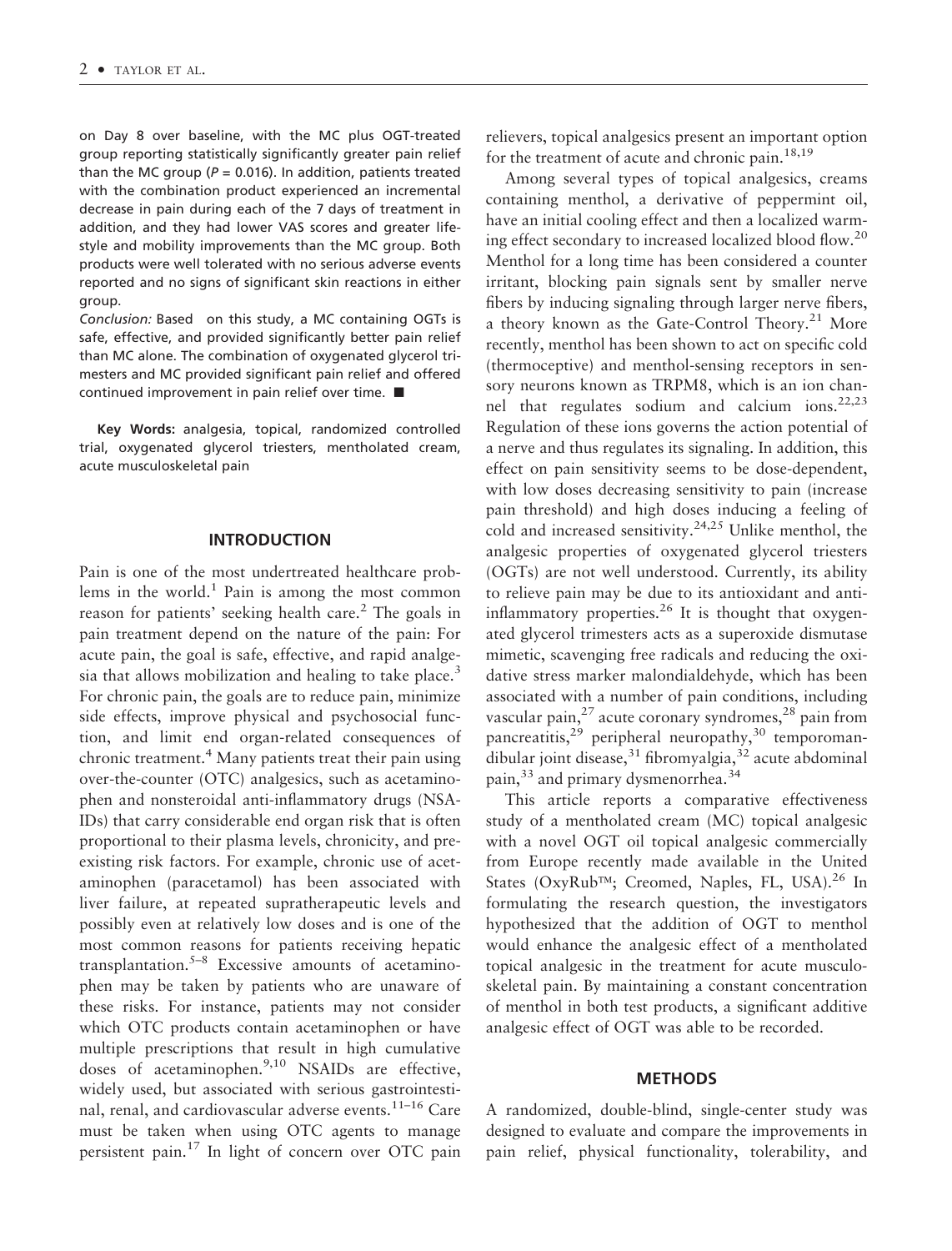patient acceptance of two topical analgesic products in healthy patients with acute musculoskeletal pain. The IntegReview Ethical Review Board approved the clinical study protocol, the clinical study site (RCTS, Inc., Irving, TX, USA) and the investigator prior to commencement of the study. All patients provided informed consent and no patient entered the study prior to signing the informed consent. Subjects were enrolled during May/June of 2007 and final subject completed June 11, 2007. Study was funded by Laboratories of Carilene, but conduction of study, randomization of patients, and all statistical analysis was carried out by Reliance Clinical Testing Services (RCTS). The study has been registered with the NIH Clinical Trial Registration System (clinicaltrials.gov) under the study number NCT01387750.

Inclusion criteria allowed for men and women over the age of 18 and under 75 years of age in good general health (ascertained by questionnaire) with no dermatological disorders to enter the study whether they suffered from acute musculoskeletal pain, defined as arthritis, simple back pain, or muscle strains for  $\leq$  3 months. Patients had to agree to discontinue the use of any anti-inflammatory or analgesic medications two days prior to starting the study and agreed not to introduce any new personal care products (including cosmetics, skin care, hand care, body care, hair care, and personal hygiene products) during the course of the study. Inclusion criteria also required that patients agree to avoid sun exposure during the study and be able to comply with instructions and understand and furnish written informed consent. Exclusion criteria were visible skin disease, psoriasis, insulin-dependent diabetes, severe or chronic musculoskeletal pain, known hypersensitivity to topical analgesics or other pain relievers, and allergies to any components in the test articles. Individuals who had participated in a clinical trial within 28 days prior to the start of this trial were excluded. Also excluded were patients currently under treatment for asthma and women who were pregnant or might become pregnant. Individuals who had any of the following conditions at the site of medication application were also excluded: excessive dryness or redness of the skin, atopic dermatitis, and eczema. Any individuals taking prescription or OTC anti-inflammatory or NSAID drugs or topical, oral, or systemic steroids were also excluded.

Subjects were randomized using a randomization schedule. One group received a MC (1.25% menthol) and the other MC with OGTs (OGT-MC, 1.25% men-

thol + 98.75% OGTs). Both formulations had a similar look, feel, and odor. Patients and investigators were blinded to the formulation administered. Patients were asked to use a body map to identify the site of their most severe pain. Trained examiners inspected the site to insure it was free of abrasions or other skin condition that might have excluded the patient from use of topical products. Patients used a 100-mm visual analog scale (VAS) to assess pain intensity, limitation of activities because of pain at the identified pain site, and mobility of the painful area. These were selfassessed by the study subjects. On this scale, 0 was no pain or no limitation or unimpaired mobility; 100 mm was the most extreme pain, limitation, or loss of mobility imaginable. Mobility was self-assessed and no patient raised a question as to how to assess mobility in his or her particular case. Intrasubject change in self-assessments of severity of pain scores were measured using a 100-mm VAS. Patients were asked to identify the sites of their pain using a body map; sites of map could differ among patients. Pain intensity was measured each day of the study. Limitation of activity and mobility were assessed at baseline and on Day 8 (conclusion of study).

Patients were instructed to apply the topical product three times a day around meal times by applying a "nickel sized" amount of cream on their skin and rubbing it in a circular fashion until it was absorbed into the skin. Patients were asked to record their pain scores on the VAS about 30 minutes following application on the last day of the study. Patients were also asked to keep a daily diary to record comments or observations during the study. After seven days of treatment, patients returned to the clinic (Day 8) and evaluated their pain, limitation of activity, and mobility as they had done on the first day and a trained clinical evaluator inspected the application site for signs of skin reactions, dryness or erythema to assess tolerability. The evaluator inspected the area of application on Day 8 for signs of redness and rated the site on a scale from 0 to 4, with 0 being no observable signs of redness and 4 fiery redness with signs of edema. The area of application was likewise examined for signs of dryness using a scale from 0 to 3, with 0 being no observable signs of dryness and 3 large flakes and severe scaling.

Medication quantities were weighed to confirm compliance, and all patients were interviewed about their experiences, documentation, and any adverse events. Evaluations were performed by comparing the patients' pre- and post-treatment VAS ratings of their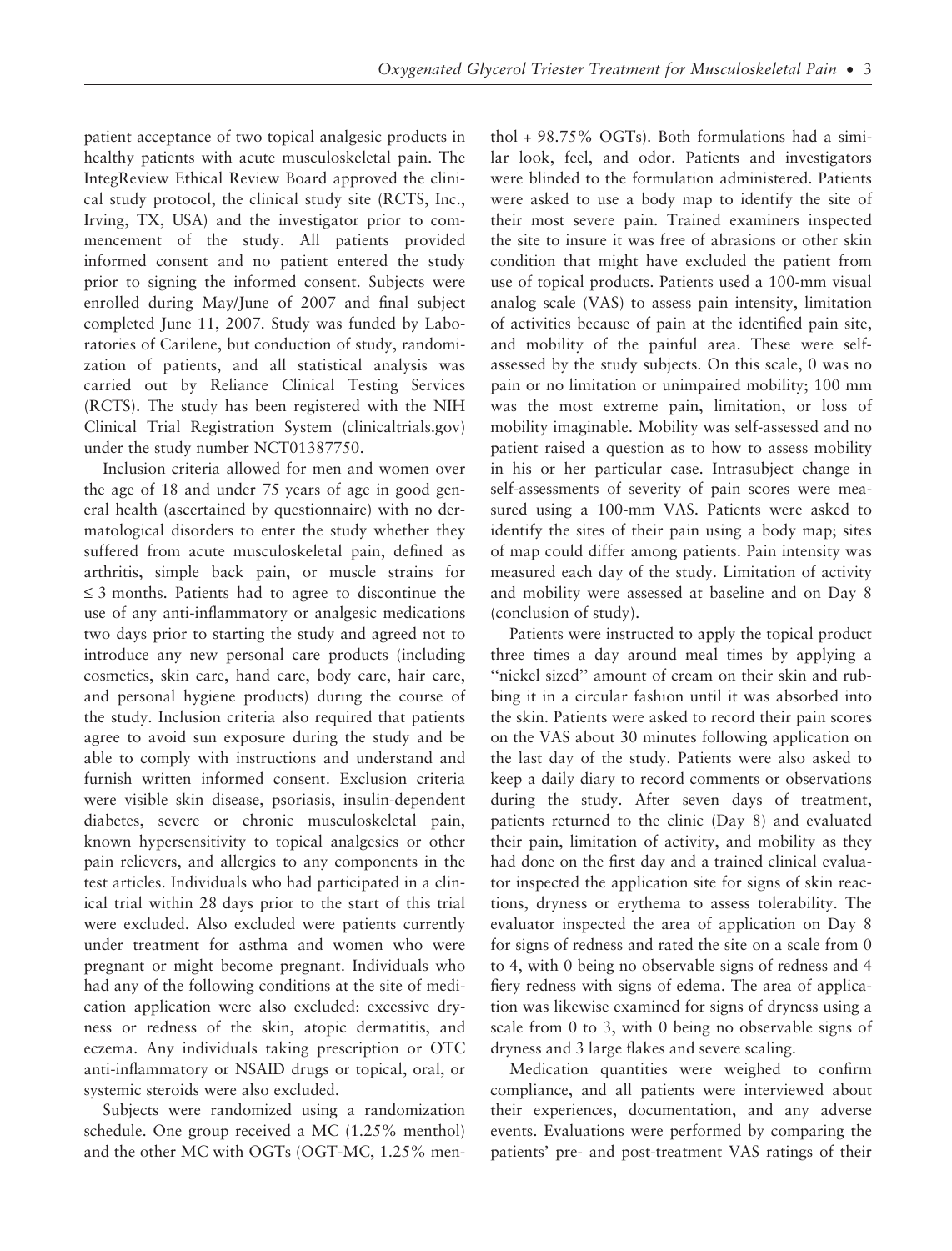acute pain intensity, limitations of activity directly associated with the acute pain, and mobility. In addition, tolerability data were collected and adverse events recorded.

# Statistical Methods

Only those who fulfilled criteria for evaluable subject were included in the statistical analyses. An evaluable subject is defined as one who met all inclusion criteria, had not used any systemic or other unapproved topical skin care products or unapproved medications during the study, completed all evaluations, and complied with the treatment regimen. A patient sample size of 66 was necessary to achieve a confidence interval of 95% ( $P < 0.05$ ). The following variables were assessed: severity of acute pain, severity of acute pain 30 minutes after application of study cream, limitation of activity (a subjective self-assessment of the degree to which their daily activities were restricted because of pain at the affected site), patient self-assessment of the mobility of the area of concern, and acceptability of the study cream. Activity limitation was defined to patients as the ability to perform adequately in their professional capacity, that is, during their normal workday activities or work they did at home. Values for severity of pain were collected from Day 1 through Day 8, inclusive, and were compared with baseline data (pretreatment data) using a paired difference t-test. Values for the limitation of activity and mobility were collected only on Days 1 and Day 8 and analyzed using a paired difference t-test. In addition, an analysis of variance was used to compare the treatments (A vs. B).

The significance of the responses to question on acceptability was determined using a binomial test with an a priori 50/50 distribution assumption. The responses were chosen from the following selections: strongly agree, somewhat agree, neither agree nor disagree, somewhat disagree, and strong disagree. Responses were pooled into two categories: Patients who agreed (success) and patients who did not agree (failure). Patients who neither agreed nor disagreed were placed in the failure category. Data were analyzed with a confidence interval placed at 95%  $(P < 0.05)$  using SAS software.

#### RESULTS

A total of 73 patients enrolled. Four patients were excluded: Three were excluded from the OGT-MC because of noncompliance (2 patients did not return on Day 1 and 1 patient did not return on Day 8) and one person enrolled into the MC group was excluded for taking exclusionary medications because of an unrelated injury (shoulder). A total of 69 patients completed the study. Figure 1 shows a CONSORT diagram summarizing the enrollment of the study. Patient demographics are provided in Table 1; there were no significant differences between the two groups in regards to men/women or ethnicity  $(P > 0.05)$ . All baseline characteristics for all assessments between both groups were not significantly different  $(P > 0.05)$ . Severity of acute pain at baseline was a mean  $\pm$  standard deviation of  $46.8 \pm 16.8$  mm (OGT-MC group) or  $42.4 \pm 18.2$  mm (MC group) and had decreased in both groups to  $19.0 \pm 18.2$  (OGT-MC) and  $28.7 \pm 26.0$  mm (MC) on Day 8. See both Figure 2 and Table 2. By percentage, the OGT-MC group approached double the reduction in pain intensity at Day 8 (59.5% vs. 32.3%). The mean intrasubject decrease in pain was  $-27.8$  mm (OGT-MC) vs.  $-13.7$  mm (MC) from baseline to Day 8 (OGT-MC  $P < 0.001$ , MC  $P = 0.010$ ). One-factor repeated measures were used to calculate the differences between the intrasubject variability in acute pain severity of OGT-MC vs. MC and found that the OGT-MC group had significantly reduced intrasubject improvements in pain severity compared with MC group  $(P = 0.016;$ Table 3).

In diaries kept for the duration of the study, less pain is recorded at all points from Day 1 to Day 7 compared with baseline for both groups during the course of the treatments. On Days 5 and 7, OGT-MC patients recorded less pain than MC patients  $(P = 0.056$  and  $P = 0.077$ , respectively). The analgesic benefit of OGT-MC increased over time. At the conclusion of the study (Day 8), the OGT-MC group had a significant reduction in pain intensity (59.5% vs. 32.3%) compared with the MC group ( $P = 0.016$ ; Figure 3).

At enrollment, the mean limitation of activity was evaluated as 38.5 mm (OGT-MC) and 36.5 mm (MC), and decreased by Day 8 to a mean of 15.4 vs. 23.9 mm, respectively, for an intrasubject decrease in  $-23.0$  mm and  $-12.6$  mm (see Figure 4). In this test, a decrease in value indicates an improvement in activity limitations, that is, less limitation. The OGT-MC group exhibited 59.9% improvement relative to baseline compared with a 34.4% improvement in the MC group  $(0.05 < P < 0.1$ ; Table 4).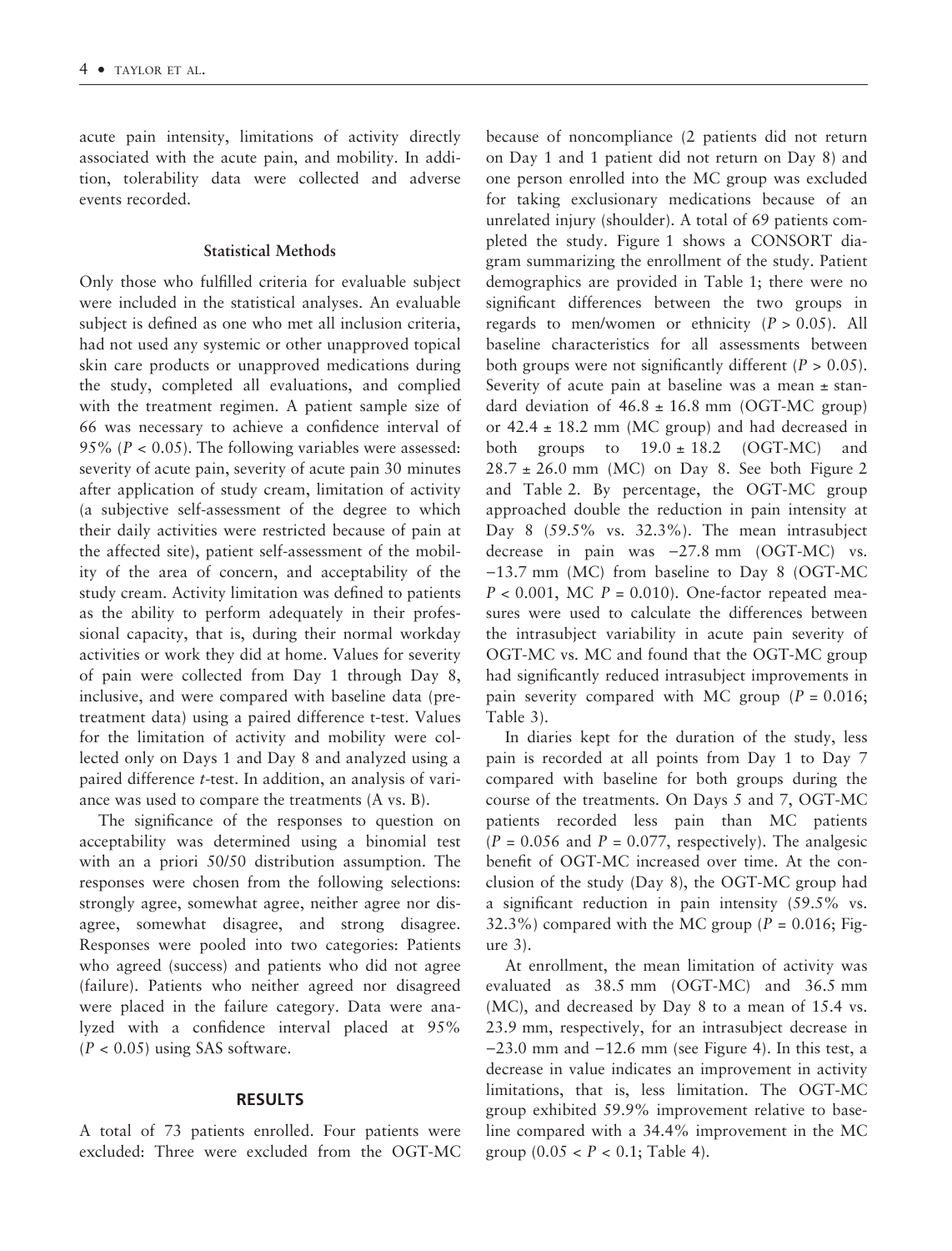

Figure 1. CONSORT diagram.

|  |  | Table 1. Patient Demographics at Enrollment |  |  |
|--|--|---------------------------------------------|--|--|
|--|--|---------------------------------------------|--|--|

|                          | OGT-MC group                | MC group                    |  |
|--------------------------|-----------------------------|-----------------------------|--|
|                          | Enrolled<br>$N = 38$<br>N(% | Enrolled<br>$N = 35$<br>N(% |  |
| Mean age                 | $43.6 \pm 14.2$ years       | $42.9 \pm 13.8$ years       |  |
| Females                  | 28 (74)                     | 26 (74)                     |  |
| Caucasians               | 19 (50)                     | 18 (62)                     |  |
| <b>African Americans</b> | 12 (32)                     | 11 (17)                     |  |
| Hispanics                | 6(16)                       | 5(20)                       |  |
| Other                    | 1(3)                        | 1(3)                        |  |

MC, mentholated cream; OGT, oxygenated glycerol triester.

Patients evaluated their mobility impairment at baseline with mean values of 35.9 mm (OGT-MC) vs. 35.4 mm (MC), decreasing by Day 8 to 19.4 mm and 22.3 mm, respectively, with intrasubject changes of  $-16.5$  and  $-13.0$  mm, respectively. This reflects an approximately 10% improvement in mobility in the OGT-MC group vs. the MC group (NS) as shown in Figure 5. There were no differences in skin redness between groups.

Patients were also asked at the conclusion of the study whether or not they would continue to use the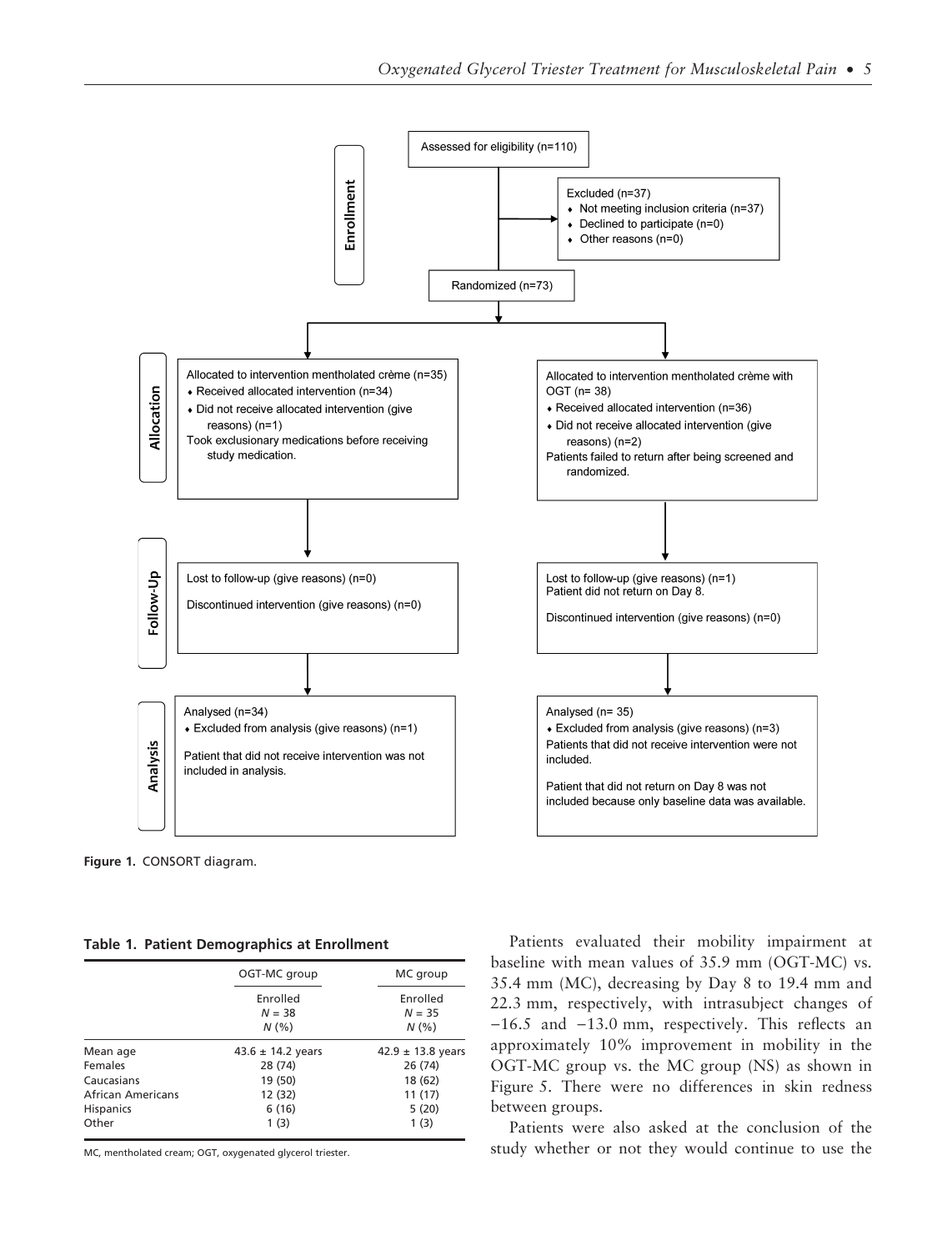

Figure 2. Subject's self-assessment of severity of pain.  $(*p < 0.001; *p < 0.05)$  at baseline and at the end of the study.

Table 2. Patient Self-Assessments of severity of Pain Scores Measured Using a Visual Analog Scale (100 mm)

|                                                               | Severity of acute pain (VAS, mm)    |                                     |
|---------------------------------------------------------------|-------------------------------------|-------------------------------------|
| Descriptive statistics                                        | OGT-MC                              | MC.                                 |
| N<br><b>Baseline</b>                                          | 35                                  | 34                                  |
| Mean $\pm$ SD<br>Median                                       | $46.8 \pm 16.8$<br>48.0             | $42.4 + 20.3$<br>42.5               |
| Day 8<br>Baseline mean ± SD<br>Median<br>Change from baseline | $19.0 \pm 18.2$<br>16.0<br>$-59.5%$ | $28.7 \pm 26.0$<br>18.5<br>$-32.3%$ |

SD, standard deviation; NS, not significant  $(P > 0.05)$ ; MC, mentholated cream; OGT, oxygenated glycerol triester; VAS, visual analog scale.

Table 3. Intrasubject Change in Self-assessments of Severity of Pain Scores Measured Using a Visual Analog Scale (100 mm)

| Severity of acute pain<br>(VAS, mm)     |                          |                                                             |                              |
|-----------------------------------------|--------------------------|-------------------------------------------------------------|------------------------------|
| Descriptive statistics                  | OGT-MC                   | МC                                                          | P value between groups       |
| N<br>Mean $\pm$ SD<br>Median<br>P value | 35<br>$-27.0$<br>< 0.001 | 34<br>$-27.8 \pm 20.8$ $-13.7 \pm 26.3$<br>$-13.5$<br>0.010 | $OGT-MC > MC$<br>$P = 0.016$ |

MC, mentholated cream; OGT, oxygenated glycerol triester; VAS, visual analog scale.

product they just tested to treat their musculoskeletal pain. The significance of the responses using a binomial test assumed a 50/50 distribution. Respondents could choose the following: Strongly agree, somewhat agree, neither agree nor disagree, somewhat disagree, or strong disagree. Responses were then pooled into two categories, ''success'' (those who agreed either strongly or somewhat) and ''failure'' (those who chose any other answer). In the OGT-MC group, 27 of 35 respondents would prefer to continue to use the product compared with 21 of 34 of the MC group. Significantly, more patients in the OGT-MC said that they would continue to use the product  $(P < 0.0009)$  but the difference in the MC group was not significant  $(P = 0.1147)$ .

Two adverse events occurred during the study. One patient experienced mild itching on the second day of application (OGT-MC product) which recurred on the fourth day. In both cases, itching persisted for around three minutes and resolved spontaneously. This adverse event was deemed to be related to the test product. A second adverse event occurred when a patient enrolled in the study dislocated his shoulder and was administered morphine and other analgesics in the emergency room, which excluded him from participation in the study. This patient was in the MC group, and the adverse event was unrelated to the test product.

# **DISCUSSION**

Topical analgesics are effective pain relievers and are widely used for the treatment of acute pain.  $35-37$  Topical formulations appear to confer specific advantages because of their localized application.<sup>38-40</sup> Some of the most common topical analgesics available in the United States are those that use methyl salicylate, camphor, menthol, capsaicin, or some combination. This study was based on a product using menthol, a substance derived from peppermint oil and known to exert an initial cooling effect, increase localized blood flow, and exhibit good tolerability. $^{20}$ 

There is a tendency among certain patients and even some clinicians to trivialize mild-to-moderate acute musculoskeletal pain. While acute and chronic pain are often defined in temporal terms, they may actually be different clinical entities.<sup>41,42</sup> The transition from acute to chronic pain is not well understood, but likely involves a complex sequence of events following the onset of acute pain.<sup>43</sup> Prompt and effective treatment for acute pain may be an important step in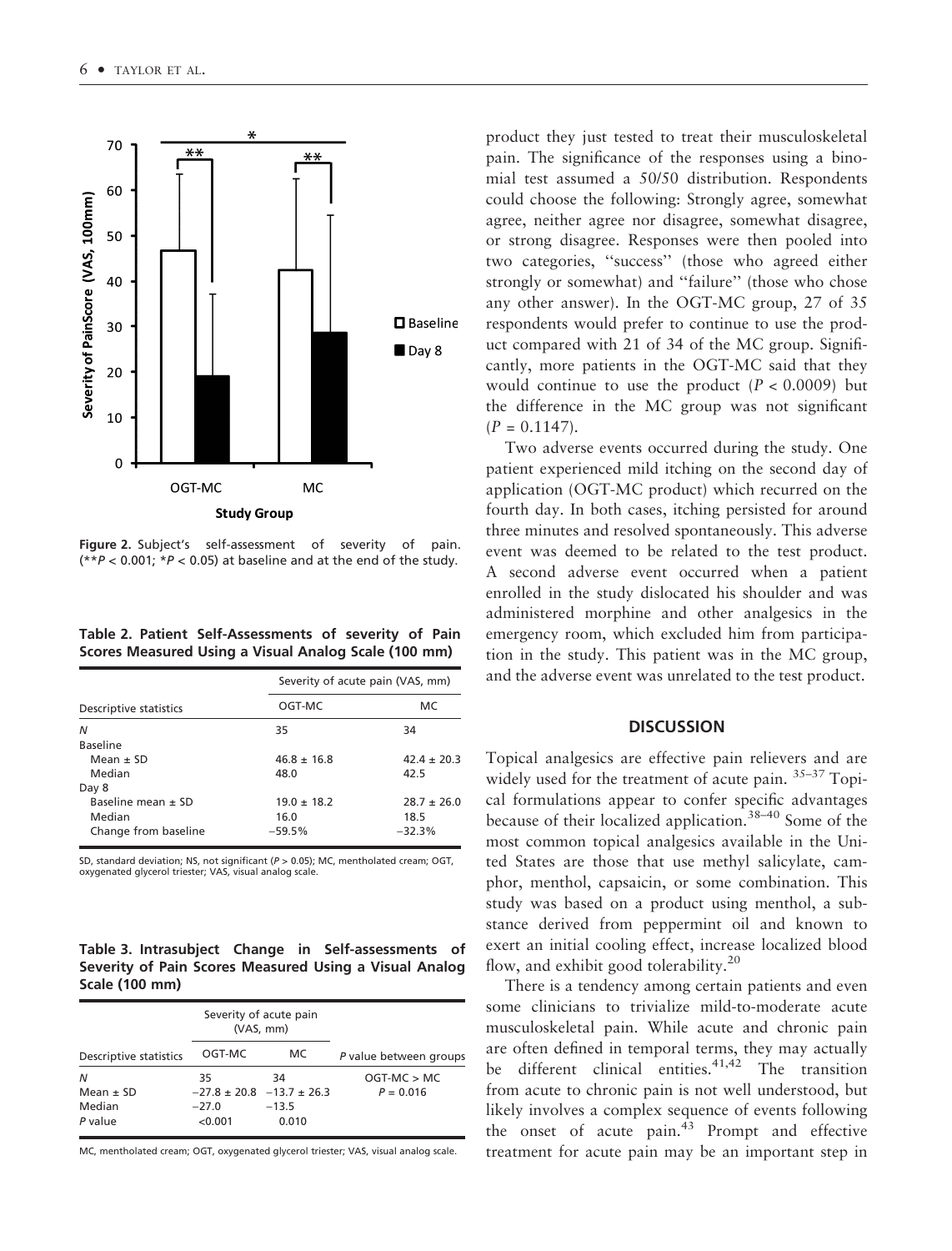

Figure 3. Subject's self-assessment of severity of pain over course of study (OGT-MC vs. MC).



Figure 4. Subject's self-assessment of limitation of activity  $(*p < 0.01;$  NS  $0.05 < P < 0.1)$  Note that measures were made at baseline and at the conclusion of the study.

interrupting the cascade of events that can lead to the chronification of pain.

Menthol creams as topical analgesics have been around for many years. Menthol's concentrationdependent analgesic properties have originally thought to be due to its counter-irritant ability. However, its recent identification as a partial agonist of TRPM8 ion channels  $22,44$  and TRPV3 ion channels,  $45$  through which it exerts its burning effects after initial cooling Table 4. Patient Self-assessments of Limitation of Activity Scores Measured Using a Visual Analog Scale (100 mm). Note that a Lower Score Indicates Clinical Improvement in Activity Level, i.e., Decrease in Limitations

|                             | Limitation of activity (VAS, mm) |                 |  |
|-----------------------------|----------------------------------|-----------------|--|
| Descriptive statistics      | OGT-MC                           | MC.             |  |
| N                           | 35                               | 34              |  |
| <b>Baseline</b>             |                                  |                 |  |
| Mean $\pm$ SD               | $38.5 \pm 24.2$                  | $36.5 \pm 21.6$ |  |
| Median                      | 33.0                             | 33.5            |  |
| Day 8                       |                                  |                 |  |
| $Mean + SD$                 | $15.4 + 21.6$                    | $23.9 \pm 23.3$ |  |
| Median                      | 4.0                              | 18.5            |  |
| Change relative to baseline | $-59.9%$                         | $-34.4%$        |  |
| Baseline Vs Day 8           | < 0.001                          | < 0.001         |  |
| P Value                     |                                  |                 |  |
| OGT-MC Vs MC                | 0.086                            |                 |  |
| P value                     |                                  |                 |  |

Note that lower scores indicate most improvement, i.e., 0 mm = no limitation, 100 mm = most severe limitation

MC, mentholated cream; OGT, oxygenated glycerol triester; VAS, visual analog scale.

of the skin, have provided insight into possible pain reducing mechanism. Combining menthol with an additional analgesic, one which exerts its action through a different mechanism, offered greater pain relief then if used individually. OGT is a hyperoxygenated, peroxidized triglycerol-oxyester-rich oil or essential oxygen oil (equivalent terms). An OGT-product has been commercially available in Europe for over a decade and has recently become available in the United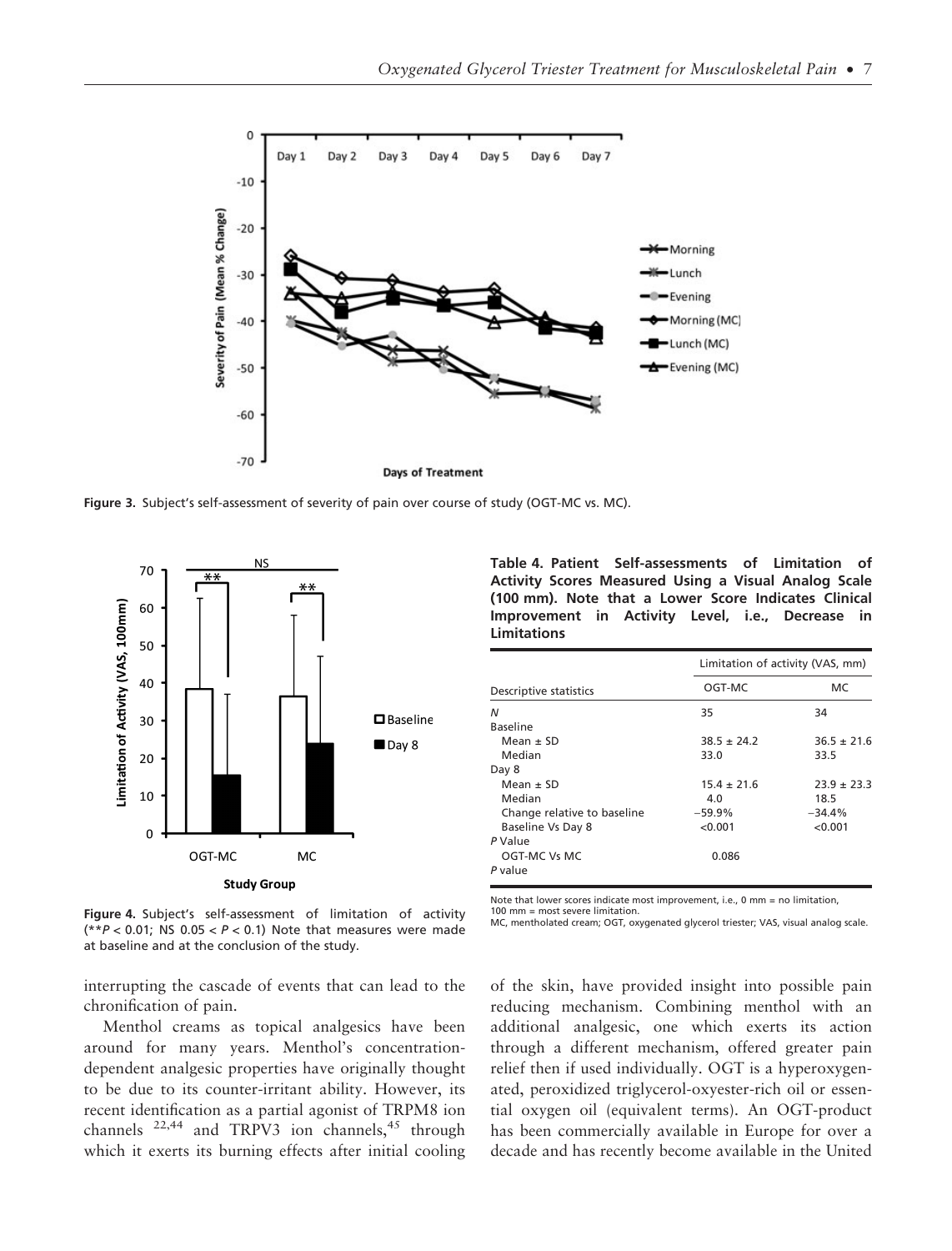

Figure 5. Subject's self-assessment of limitation of mobility.  $(*p < 0.01;$  NS  $0.05 < P < 0.1)$  Note that measures were made at baseline and at the conclusion of the study.

States (OxyRub<sup>™</sup>; Creomed). Although its exact mechanism of action remains to be elucidated, its analgesic and anti-inflammatory effects may involve the reduction in one or both of the mechanisms of lipid peroxidation of the arachidonic acid cascade.<sup>46</sup> Lipid peroxidation is pathological and reactive oxygen scavengers can be used pharmacologically to interrupt this process. Oxidative stress has been implicated in pain in preclinical studies.<sup>30</sup> An OGT oil has been demonstrated in clinical studies to be a safe, effective topical analgesic with 80% of patients reporting 75% or more reduction in pain using the oil ( $n = 455$ ).<sup>26</sup> Thus, the research question behind this study was whether a MC containing OGTs (the OGT-MC product) would confer incremental benefit beyond that offered by the menthol topical analgesic (MC product), which served as a comparator or control. The literature contains few such studies of direct product-to-product comparisons, which can be useful in guiding clinical practice. $47,48$ 

The results of this article reveal that both groups experienced significant relief from baseline to Day 8 and that pain relief was significantly greater  $(P = 0.016)$  with the combination product (OGT-MC) than the menthol product (MC). As effective analgesia increased as the study progressed, it is possible that a longer study duration might have resulted in even greater pain relief for the OGT-MC group vs. the MC group. However, it cannot be determined from this study if this result was the maximum difference in analgesia or whether the difference would have been greater had the study continued.

Limitations in activity were self-assessed by patients using the VAS, where low scores indicate greater improvement (less limitation). The OGT-MC patients had a 59.9% improvement in the reduction of limitation compared with a 34.4% improvement of MC patients. Both groups showed improvement in limitation over the course of the study, but the improvement was greater in the OGT-MC group. These findings were not significant but may be clinically relevant. Patients were also asked to evaluate the mobility of the site of application using the VAS and both groups exhibited improvement over baseline, with the OGT-MC group showing nearly 10% improvement over the MC group (NS).

This article showed first that both MC and OGT-MC were safe and effective at relieving pain in acute musculoskeletal pain. Even though both products significantly reduced pain from baseline, the OGT-MC product offered significantly greater pain relief than the MC product. It is important to note that OGT did not adversely impact the tolerability of the comparator mentholated product. Both products were safe, well tolerated, and no serious product-related adverse events occurred. Thus, OGT may be seen to be at least equivalent to the MC product in terms of tolerability.

Effective analgesics can alleviate pain, but they may expose the patient to risks and adverse events. Thus, pain management is a balancing act between safety and efficacy. For that reason, the safe, topical OTC products are important agents to consider, particularly for patients with mild-to-moderate acute musculoskeletal pain.

## LIMITATIONS OF THE STUDY

This was a single-center prospective study that enrolled patients with different types of musculoskeletal pain. This may be a limitation or a strength of the study, in that it evaluated patients with a variety of similar but not necessarily homogeneous pain syndromes. That significant pain relief occurred with MC was expected, but it was not expected that pain relief would improve with time. Rather, it was thought that pain relief would occur with each application and then abate, such that patients on Day 8 would receive about the same level of pain reduction as on Day 1 or Day 3. Instead, the OGT-MC product resulted in increasingly improved levels of pain reduction with time. The study duration of eight days is appropriate for acute pain treatment, but an extended length of time might have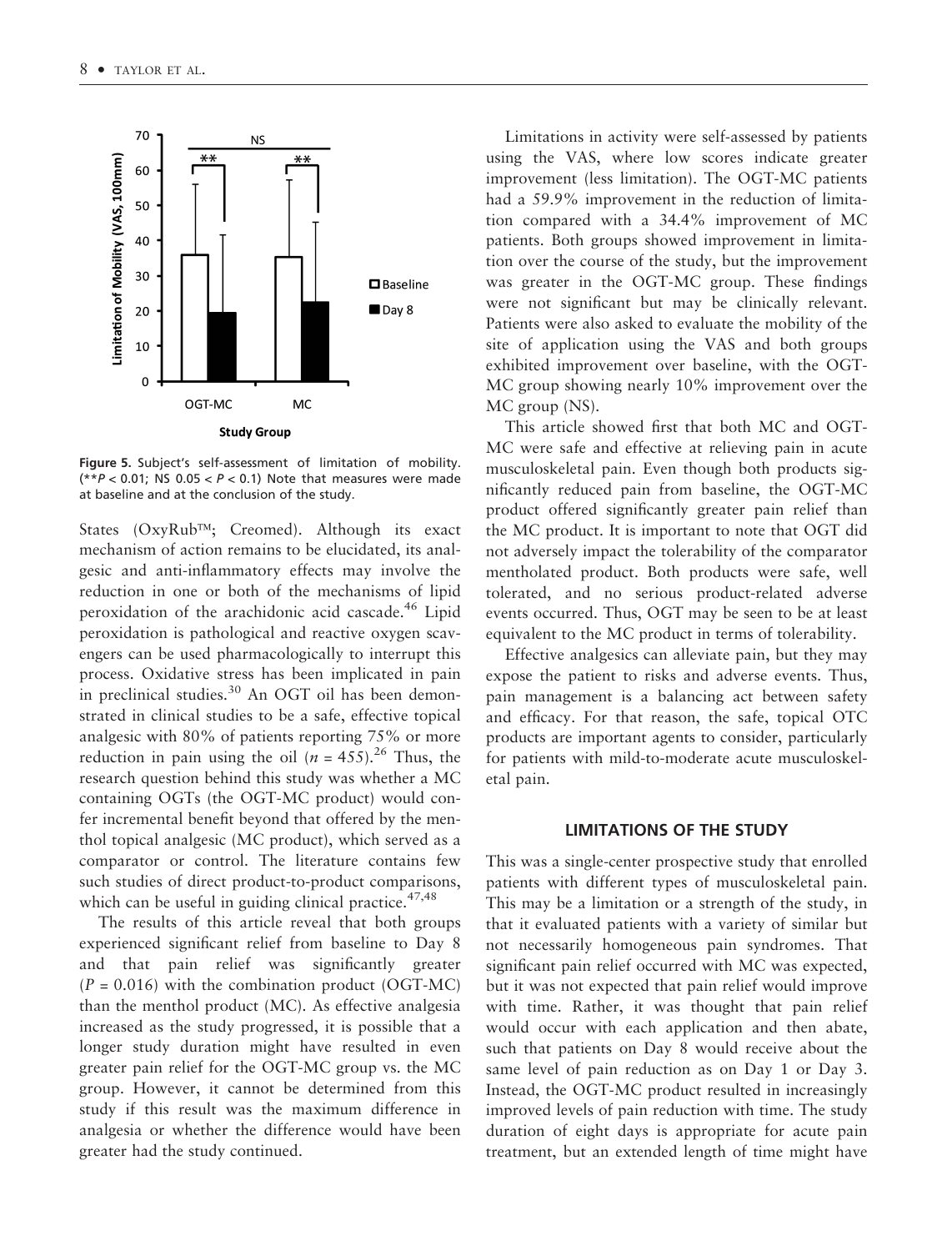allowed a greater degree of pain relief to emerge. In addition, the acute pain experienced may over time spontaneously reduce without any treatment. We tried to limit this effect in the study by randomizing subjects into two groups with the assumption that both groups would experience similar levels of spontaneous pain reduction.

Topical analgesics have been demonstrated to be safe and effective in relieving acute musculoskeletal pain.35,36,49–52 It was anticipated that the MC product would significantly reduce pain over baseline in these patients, but incorporation of OGT and its additive effects were unknown. The use of OGT oil has been shown to be safe and effective in treating acute musculoskeletal pain.<sup>26</sup> It was hypothesized that the combination of MC plus OGT would likewise be safe and effective. The superior analgesic results obtained with OGT-MC are likely the result of the combined or additive benefits of the two products.

## **CONCLUSION**

Our study compared a mentholated topical analgesic directly with a similar product that contained OGT, also known as essential oxygen oil, and found that the OGT conferred significantly greater pain relief than the comparator product (menthol only) over an eight-day course with healthy subjects treated for acute musculoskeletal pain with equivalent tolerability and adverse events. OGT-MC was also reported to improve mobility of the affected area and to reduce limitations on lifestyle activities attributable to the painful area when compared to MC. Both products conferred benefits to patients over baseline, but the OGT-MC conferred significantly greater pain relief which improved over time. This study supports previous findings that show OGT-MC to be a safe and effective topical analgesic and suggests that it may be a more effective pain reliever than a formulation based on MC alone.

## **REFERENCES**

1. Organization WH. World Health Organization supports global efforts to relieve pain. 2004 [cited 2010 February 2]; Available from: http://www.who.int/mediacentre/ news/releases/2004/pr70/en/.

2. Simpson K. Opioids for persistent non-cancer pain: recommendations for clinical practice. Br J Anaesth. 2004; 92:327–328.

3. Fields H, Martin J (eds) Pain: Pathophysiology and Management, 14th edn. New York: McGraw-Hill; 1998.

4. Marcus D. Treatment of nonmalignant chronic pain. Am Fam Physician. 2000;61:1331–1338.

5. Bolesta S, Haber S. Hepatoxicity associated with chronic acetaminophen administration in patients without risk facotrs. Ann Pharmacother. 2002;36:331–333.

6. Daley F, O'Malley G, Heard K, Bogdan G, Dart R. Prospective evaluation of repeated supratherapeutic acetaminophen (paracetamol) ingestion. Ann Emerg Med. 2004;44: 393–398.

7. Khashab M, Tector A, Kwo P. Epidemiology of acute liver failure. Curr Gastroenterol Rep. 2007;9:66–73.

8. Fagan E, Wannan G. Reducing paracetamol overdoses. BMJ. 1996;313:1417–1418.

9. Wilson K, Singh P, Blumkin A, Dallas L, Klein J. Knowledge gaps and misconceptios about over-the-counter analgesics among adolescents attending a hospital-based clinic. Acad Pediatr. 2010;10:228–232.

10. Albertson T, VM Walker J, Stebbins M, Ashton E, Owen K, Sutter M. A population study of the frequency of high-dose acetaminophen prescribing and dispensing. Ann Pharmacother. 2010;44:1191–1195.

11. Weir M. Renal effects of nonselective NSAIDs and coxibs. Cleve Clin J Med. 2002;69(suppl 1):SI-53– SI-58.

12. Kean W, Buchanan W. The use of NSAIDs in rheumatic disorders 2005: a global perspective. Inflammopharmacology. 2005;13:343–370.

13. Wolfe M, Lichtenstein D, Singh G. Gastrointestinal toxicity of nonsteroidal anti-inflammatory drugs. N Engl J Med. 1999;340:1888–1889.

14. Hippisley-Cox J, Coupland C, Logan R. Risk of adverse gastrointestinal outcomes in patients taking cyclo-oxygenase-2 inhibitors or conventional non-steroidal antiinflammatory drugs: population based nested case-control analysis. BMJ. 2005;331:1310–1316.

15. Amer M, Bead V, Bathon J, Blumenthal R, Edwards D. Use of nonsteroidal anti-inflammatory drugs in patients with cardiovascular disease: a cautionary tale. Cardiol Rev. 2010;18:204–212.

16. Mukherjee D, Nissen S, Topol E. Risk of cardiovascular events associated with selective COX-2 inhibitors. JAMA. 2001;286:954–959.

17. Fendrick A, Greenberg B. A review of the benefits and risks of nonsteroidal anti-inflammatory drugs in the management of mild-to-moderate osteoarthritis. Osteopath Med Prim Care. 2009;3:1.

18. Katz J, Shah T. Persistent pain in the older adult: what should we do now in light of the 2009 American Geriatrics Society Clinical Practice Guideline? Pol Arch Med Wewn. 2009;119:795–800.

19. Fitscharles M-A, Lussier D, Shir Y. Management of chronic arthritis pain in the elderly. Drugs Aging. 2010;27: 471–490.

20. Patel T, Ishiuji Y, Yospovitch G. Menthol: a refreshing look at this ancient compound. J Am Acad Dermatol. 2007;57:873–878.